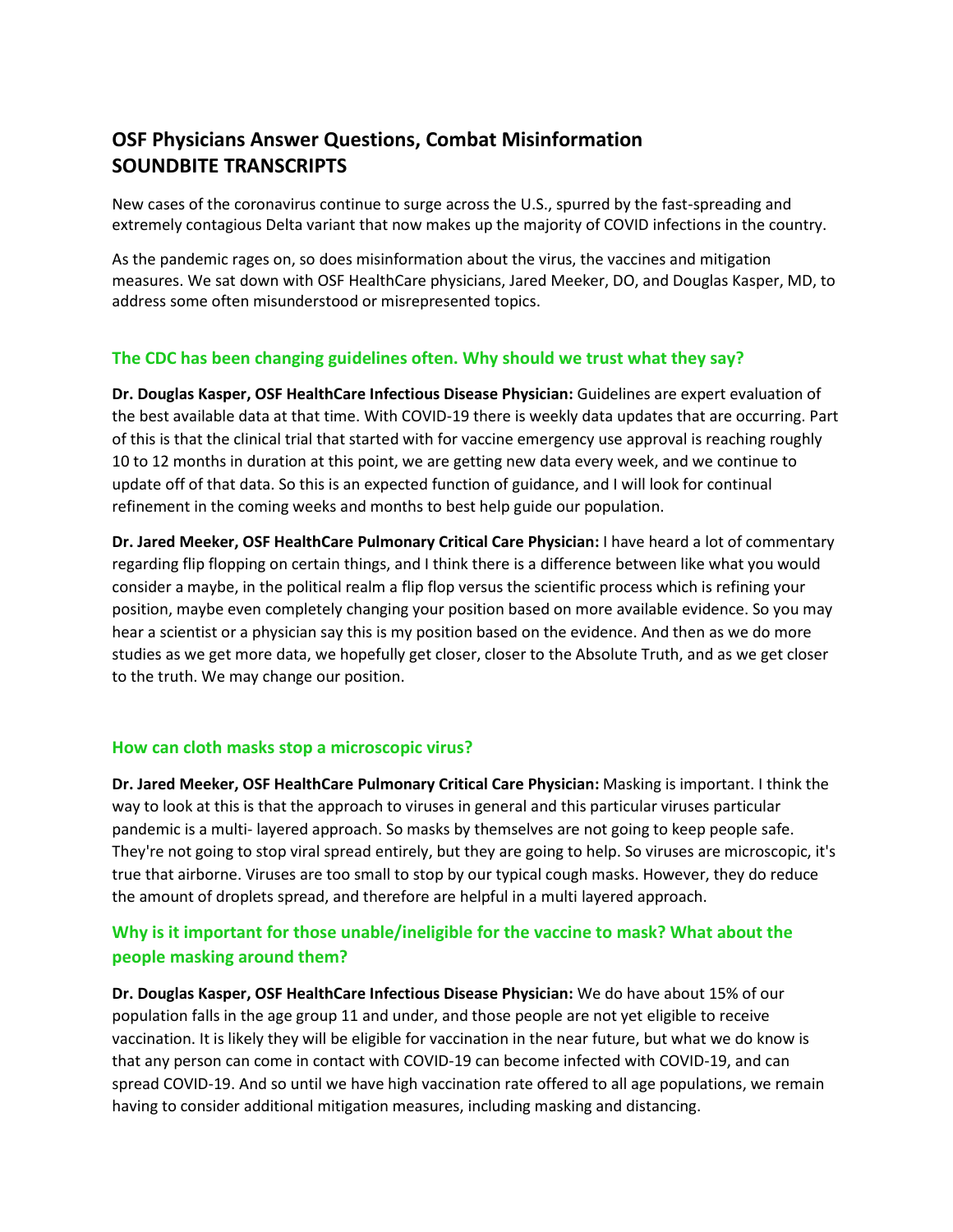# **There are more and more reports of breakthrough infections in vaccinated people. Why?**

**Dr. Douglas Kasper, OSF HealthCare Infectious Disease Physician:** Vaccine breakthrough is completely expected with COVID-19 vaccination COVID-19 vaccines which are currently under emergency use authorization by the FDA, protect against the severe effects of COVID 19 infection which include hospitalization, need for ICU stay or to end death, the vaccine does not protect against coming into contact with the virus. It does not protect against potentially being infected with the virus. What it does do is it decreases the chance that you will become infected, it decreases the length of time that a person would transmit virus to another individual, and it overwhelmingly protects against the severe outcomes of infection.

## **Is the vaccinated population protected from delta and other variants?**

**Dr. Jared Meeker, OSF HealthCare Pulmonary Critical Care Physician:** The Delta variant is more infectious. There is some preliminary data to suggest that our current vaccines, probably aren't as good at completely protecting from getting infected, but they are still very effective at keeping people out of the hospital, which is the point of emphasis. So that, I think the way to look at this, is we don't want to fall into the perfect solution fallacy. We don't want to say we should have, you know, avoid vaccines because they're not perfect and what they do. They don't have to be perfect, they have to be effective and help against the multilayered approach. So if they're effective at keeping people from getting sick and ended up in the hospital, we consider that a win. And in that sense they have been a huge win.

#### **Does vaccination work to combat a respiratory illness, even one with animal reservoirs?**

**Dr. Douglas Kasper, OSF HealthCare Infectious Disease Physician:** So the origins of COVID-19 are unknown at this point, there are similar viruses that are seen in bat reservoirs in Southeast Asia. And so we know that viruses can infect both humans and animal intermediates. In this case, the vaccine that we are giving to humans is made for human population only, we are not worried about significant animal reservoir spread in the United States. There are studies that look at primates and other large animals to see if they can become infected with COVID-19, but this is not a significant portion of the pandemic in the United States or the world.

**Dr. Jared Meeker, OSF HealthCare Pulmonary Critical Care Physician:** Yes, the vaccination still works even with if there are animal reservoirs, as I said before, the way we are measuring the effectiveness of this vaccine is does it prevent people from getting critically ill does it prevent them from going to the hospital does it prevent them from dying. You know if everyone from this virus was just getting the common cold, this wouldn't be a pandemic and we really wouldn't care we wouldn't be worried, but the fact is that over 600,000 people in this country have died, and the vaccine appears to be very effective at preventing that from happening.